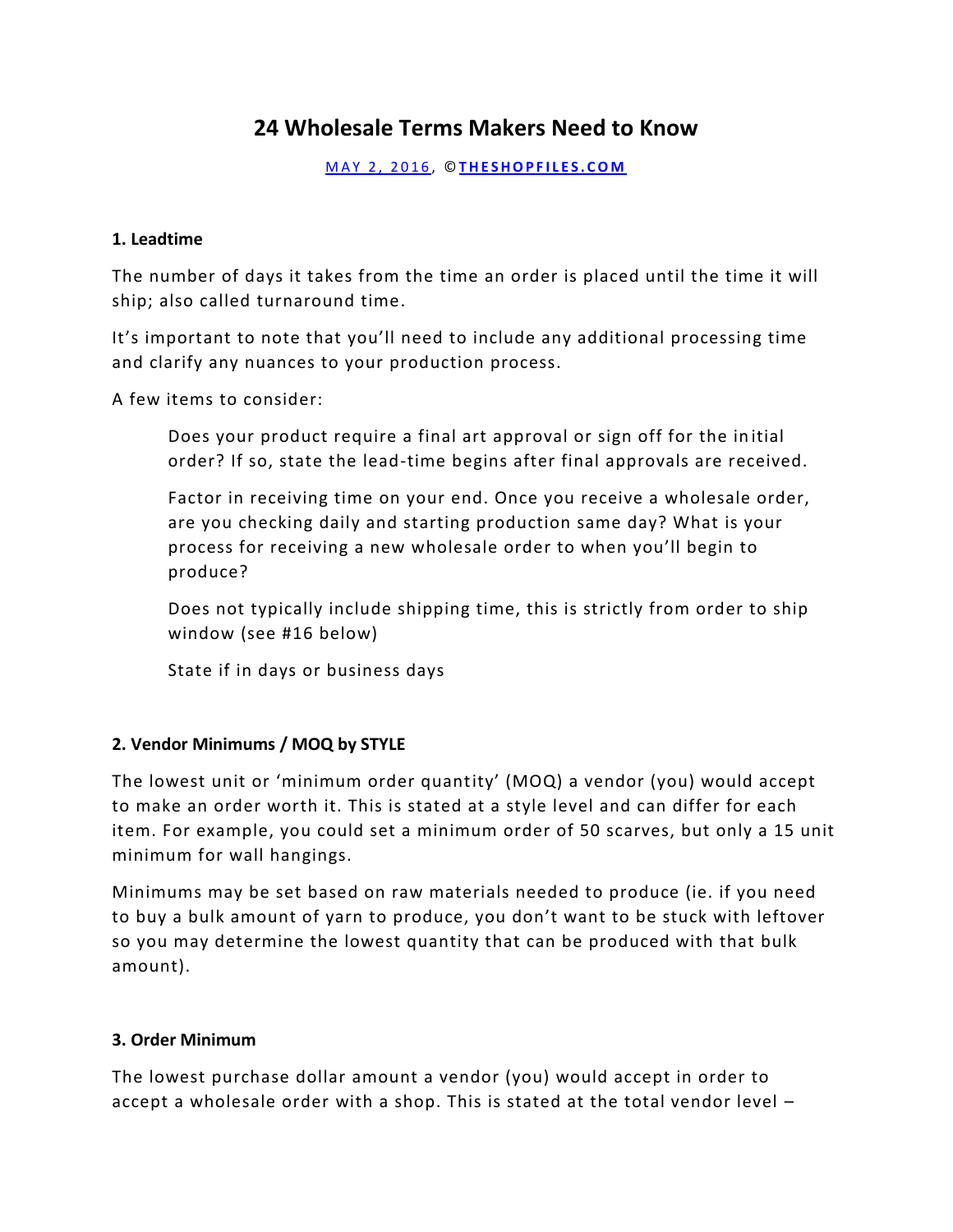unlike the above minimums which were at the style level. It can also be just an initial minimum to make the starting investment worth it for the wholesaler; and following orders could have a lower minimum for reorders or no minimum at all.

You can set this value based on the minimum time hassle (real technical term here ha) of setting up and dealing with a wholesale account. If they're only going to buy 5 scarves from you, maybe you feel you'd be better off keeping those 5 units to sell direct on your website for the full retail price.

This will vary for your business and the accounts you work with, but I would count on at least an hour of your time per month to up keep and maintain a wholesale account. You'll need to be available to process orders and inventory requests, send new line sheets, pitch samples, answer questions on product details, etc.

## **4. Case Packs**

Stated at the style level – case packs are the smallest amount to order in multiples of; usually determined by what is most efficient for you to ship. For example, an item may have a case pack of 6 because you can easily and cost effectively ship 6 units of item x. So you would state your wholesale accounts need to order in case packs of 6; so you'd accept any multiples of  $6 - 12$ , 18, 60, etc.

This differs from order minimum (term #2) as it's the lowest multiple accepted for an order. So for the scarf example above, your order minimum would be 50; but your casepack could be 10. Meaning after they meet the vendor minimum, they'd have to order 60, 70, 80 units, etc.

## **5. MSRP / Manufacturer's Suggested Retail Price**

The retail price vendors (you) recommend an item should be sold for in-stores. This does not mean its the price a retailer will choose for their stores or the price customers may be willing to pay.

## **6. MAP / Minimum Advertised Price**

The price vendors or manufacturers state a retailer cannot advertise below – hence the name. This has really come up more as comparison shopping and the ease of comparing online has started to impact vendors. It's done both to protect their brand – consistently being price too low could lead to a poor customer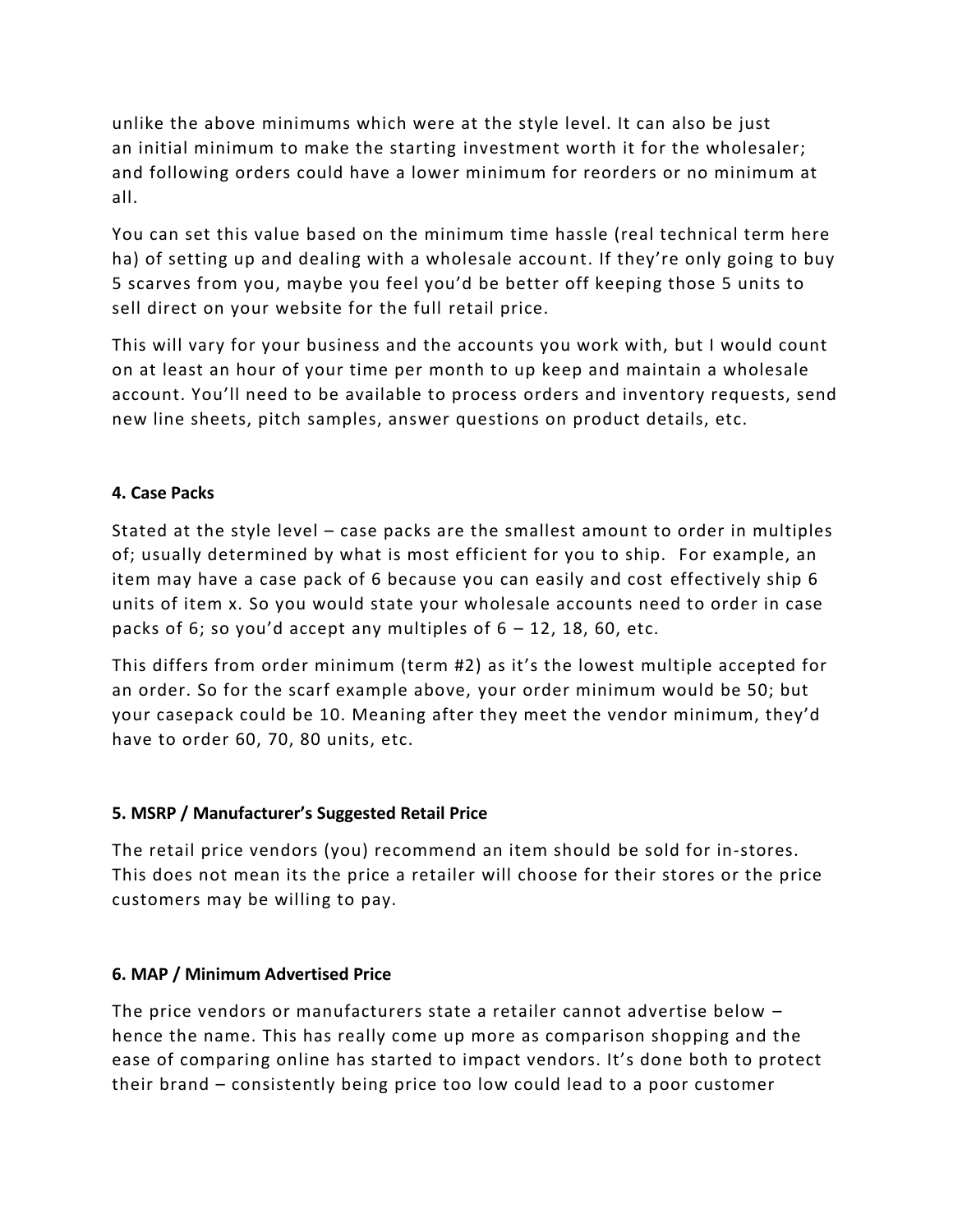perception; and to protect themselves – if retailer A prices aggressively low, the vendor doesn't want retailer B to come after them asking what kind of costs they're giving retailer A that they can possibly be priced that low. So it offers a little protection so if retailers do break MAP, you can set up what consequences may occur.

# **7. Net Payment Terms**

Will vary by account, but these are accounting payment terms for when payment is due and if a corresponding discount is available, set by the retailer. These are more typical for larger accounts than local shops.

For example, "Net 30" means the retailer sets their payment due date 30 days after receipt of goods.

"1/10 Net 30" means they get a 1% discount if pay in 10 days, or payment is due 30 days after receipt of goods.

For small businesses, these terms can be difficult especially when starting out and cash is tight. So it's really important if going after a big account you understand the payment terms, since you will have to lay out money ahead of time for supplies, production (your time), shipping, etc. and it's not uncommon that payment terms may be Net 30 or Net 60.

\*Another point to keep in mind (and get clarity on if your product is accepted at a new account – yay) is that large companies often have certain days of the week they cut a check. Yup… it's what you think. So if your Net 30 payment is due on a Wednesday….but they only cut checks on Tuesdays, then yeahhh – you're waiting almost another week until the check is cut and sent out. So often for Net 30 terms, it could take 40-45 days until ol' snail mail lands in your mailbox. Just one more reason understanding your cash flow is so so important.

# **8. WTD / MTD / STD / YTD**

Week to Date / Month to Date / Season to Date / Year to Date

A way to speak to a time period for any metric, usually in regards to sales units / dollars or receipts. For example, year to date we've sold 120 units (this would mean sales from beginning of their fiscal year through April 29th – time of my writing this)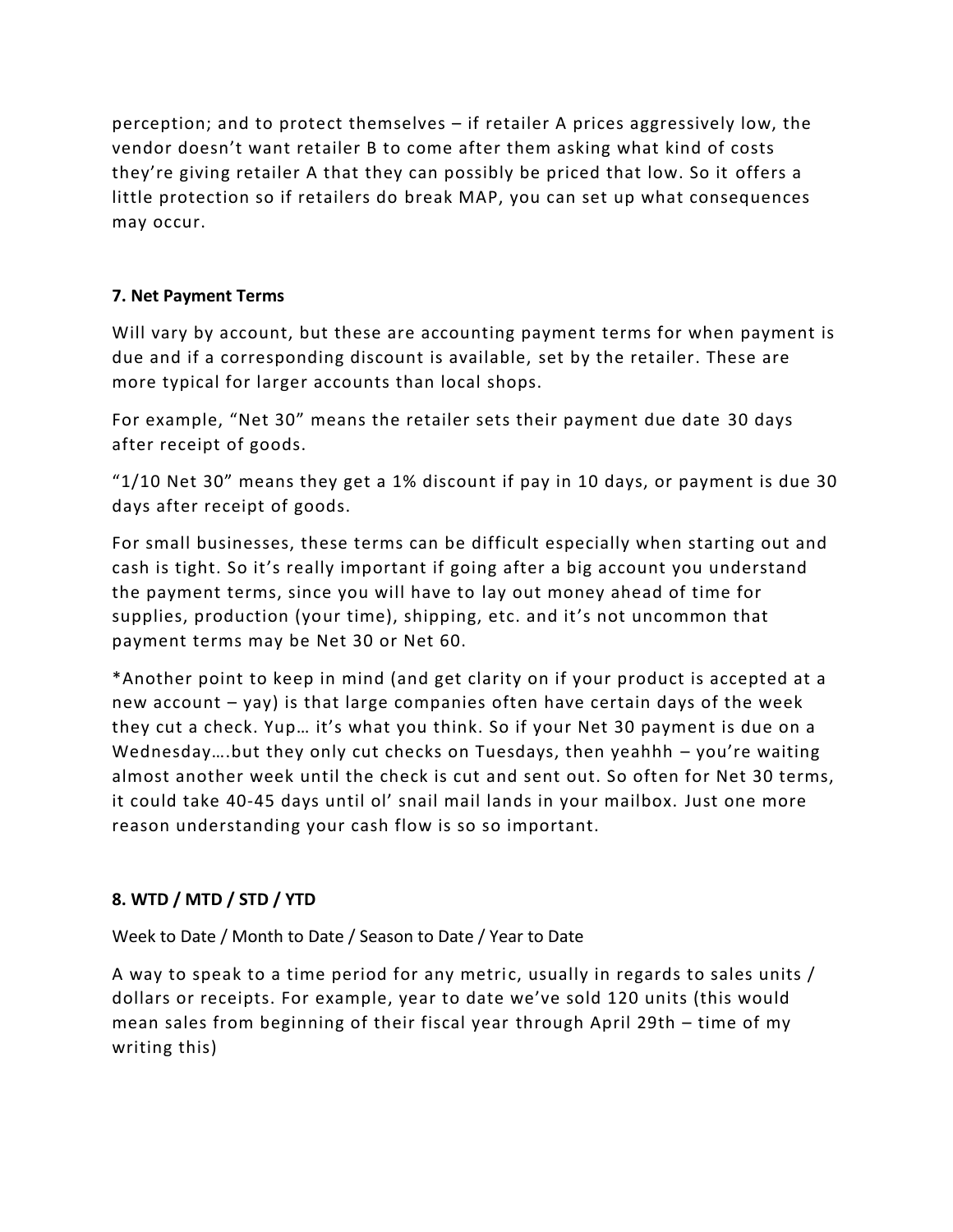Might seem silly, but I can't tell you how many times a vendor didn't know what those meant – usually after MONTHS of us sending them reports which was always alarming. Plus, it made them look a little unprofessional. (mostly because they didn't ask – not just because they didn't know, although you'll look A LOT better if you're in the know)

I also need to point out that retailers operate on different calendars – we operate on a [4-5-4 calendar](https://nrf.com/resources/4-5-4-calendar) which means the start of the year doesn't actually line up with the start of the year on January 1st. Oh – and like a lot of corporations, they operate on their own fiscal calendars which means the year could start in February or April, or whenever the hell they feel like it. So just be aware of what their "year" timeframe is – you can ask, "When does your fiscal year begin?"

## **9. Backordered**

When items placed on an order by a retailer are going to be late. Not a great place to be in, but hey, it happens. Backordered means you'll keep it on that same order and fulfill once available (assuming the retailer is still willing to bring it in). If they ordered three styles and only one is late, you'd ship the other two on time and the third would be "backordered".

Each retailer may have a differ process for this – some will have you fill the two instock, then cancel the third style and re-place later. This just helps them follow and flow their receipts. For example, if it's going to be months late, they might prefer to clean up their late on order and just place as new.

## **10. Drop Ship**

A distribution method where customer orders are placed with a retailer, but the order is fulfilled and shipped directly from the supplier.

This is a big advantage to retailers as they don't have to take on any risk or financial inventory, but still capture sales as they come through their channel. There's many different companies that help facilitate the systems set up between suppliers and retailers so that would vary by account; but the process is similar.

The retailer promotes, markets and prices your product >>> A customer places an order through the retailer and the order is sent through the 3rd party provider to the supplier >>> The supplier fulfills the order in the agreed upon timeline. Terms are set with the retailer for how often orders are pulled (i.e.. checked), shipping turnaround, packaging requirements, and the 3rd party company has tools that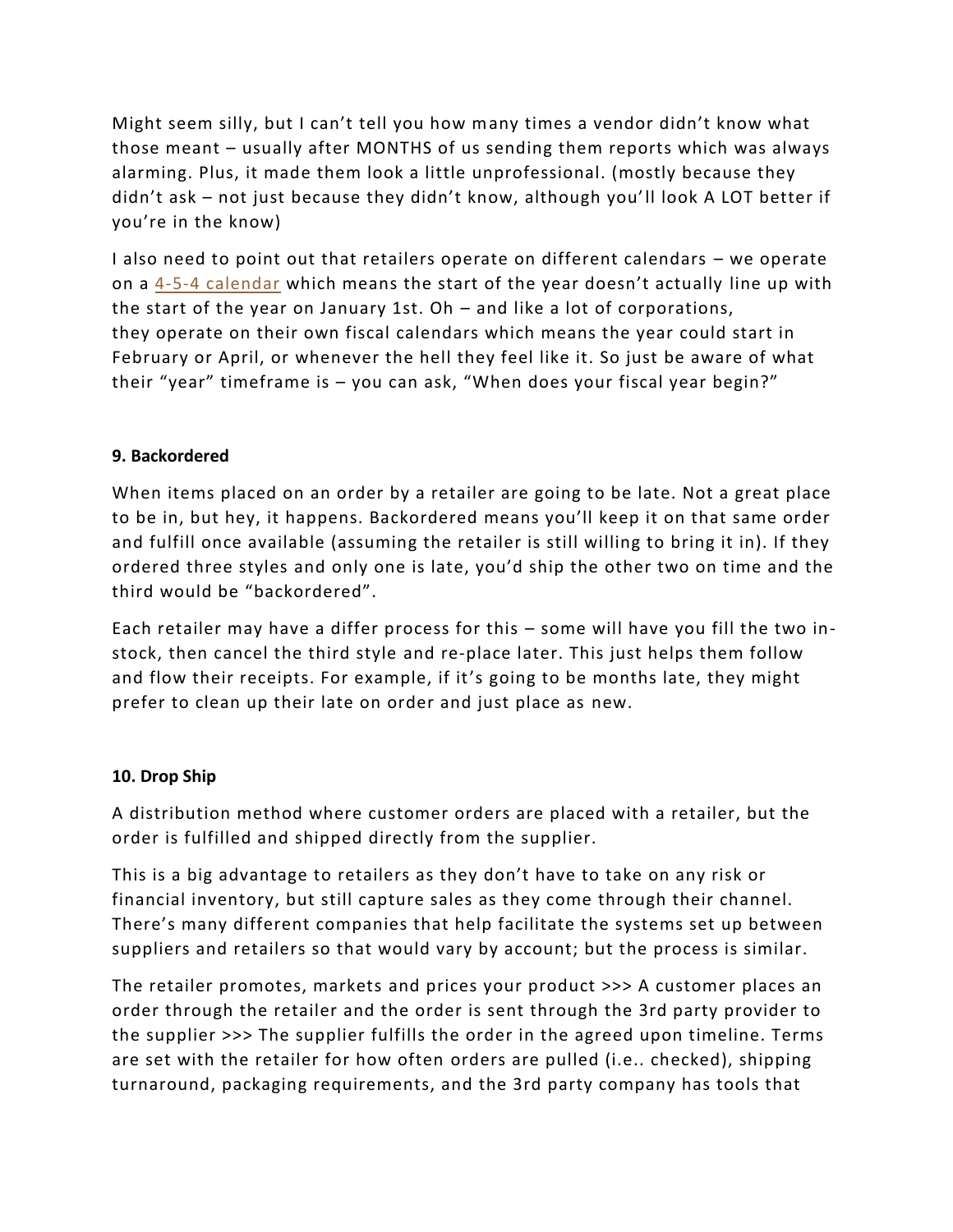enable labels and customer receipts to show as if they're sent directly from the retailer – not from the supplier.

## **11. Product Line / Line Sheet**

A product line is just your products – what's available for wholesale. So a "line sheet" is a recap of your products so if interested, the buyer can place an order.

There's a lot of chatter about this on the internet (keep it simple, keep it to one sheet, put all ordering information on there, etc), so I thought *as a buyer*, I'd like to set the record straight.

We want enough information so when we're staring at your papers weeks after we met (and saw the product in person) we know what the *hell* we're buying.

We also don't want to have to follow up separately for *additional* information when we want to speak to its benefits or material. So if that means you're handing over 10 sheets of paper so I have everything I need, then please – leave me with 10 sheets of paper.

You also should feel free to be creative with how you're presenting your work. Think of how you can most clearly convey your brand through your products and be of value to the buyer.

Maybe your line sheet is one page – broken out by a few categories, like "Best Sellers", "\$25 Scarves", "\$50 Scarves", "Wall-Hangings". Then have subsequent pages that give further information on each.

You also shouldn't feel like you need to include

every.single.item.you've.ever.once.created. AH. Pick out your top sellers, curate a specific collection of items you feel will sell best at that retailer, make it intentional. You can speak through other options as questions come up or provide your full line sheet at the back, but help them hone in on what from your list is *important to them*.

## **12. Keystone Mark Up**

Just a fancy way to say a 50% mark up. So if your wholesale cost is \$7, the item at a keystone mark up would be \$14 retail price.

**13. Margin**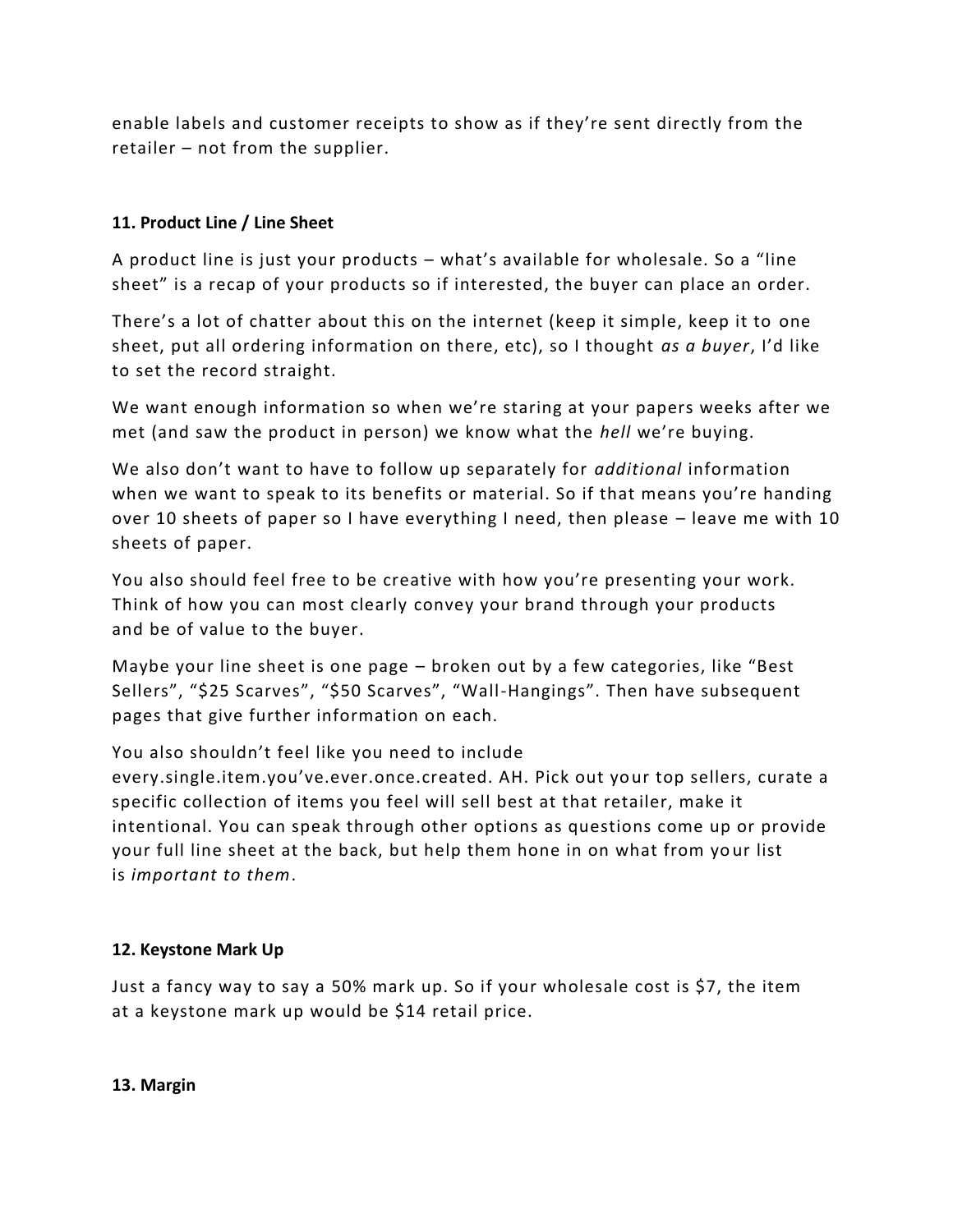See profit or makin' money. When selling wholesale, you need to ensure you're making a profit by selling at wholesale prices, but also be conscious of what the retailer expects for their margin.

Often retailers will share what margin they expect and require in a business unit or category. You can ask for this information in advance of a meeting to ask what their typical margin requirements are for "x' category.

# **14. Buyback / Guaranteed Order**

Retailers love to test and feel good about placing orders with a new vendor. If they're not 100% sure on your brand, price point, product, etc but want to try it out they may ask for a buyback or guaranteed sale. They want peace of mind that if they can't sell your product, you'll take it back.

This can be *to your advantage* – surprised I said that, right? But often we're just a little nervous to go out on a limb and be left on the hook if we're wrong when selecting product. Giving them the option is a little like a "no questions return policy" and gives them the confidence to try your product and really see how it will perform.

To protect yourself, work with them on setting the terms:

Amount of product they can purchase or better yet, amount that you will guarantee.

You don't want them buying 500 units of something and going through all that work only to be stuck with buying back 400 units if they don't sell. That is not a smart move for your business and not worth trying to secure the account. However you could set up that you'll 'buyback' or 'guarantee' up to 100 units. So if they want to buy 500 – great, but you'll only accept 100 back if it doesn't work.

Performance metrics – ask them to outline what qualifies as your product "working"?

If they're selling 25 units a week and bought 500 to begin, that's a pretty good sell through – so what if they come back and say no thanks, we'd like to return them? Ask for them to state their metrics and what you'll be reviewed on. Often a weekly sell-thru is part of the determination so encourage them to place a healthy amount so you have a good presentation, but not so much that the investment is too great and your product will need to perform really strongly in order to be perceived as "selling well".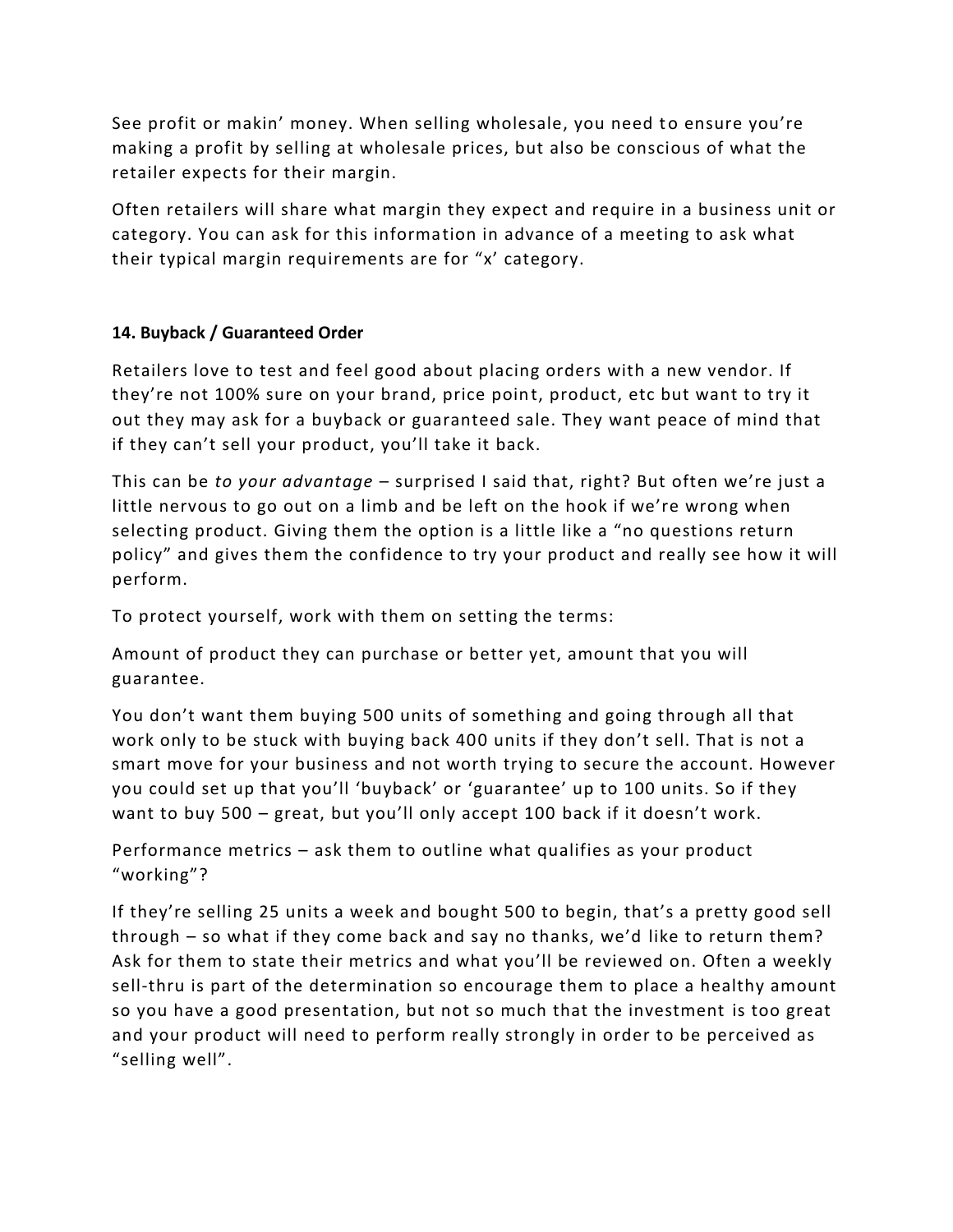Ask for comparable sell-thru's or average weekly sales the retailer experiences on similar items or for the category. This provides a true benchmark for your product to be compared against.

## Set shipping and/or re-stocking fees

It's perfectly acceptable to ask they pay shipping and/or a re -stocking fee (typically 15%) on the returned product since you'll need to re-handle and there could be damaged packaging. Be sure to set these in advance of the agreement and most retailers should be accepting of those terms.

Final note – If it's a really big account with the chance of totally changing the course of your business, weigh the risks with the opportunity and try to lessen the reasons they might resist while still protecting yourself. Often getting that first foot in the door through a "test" or "buyback" guarantee may be all you need to get the ball rolling with them; so don't put up too many roadblocks that seem like a big deal, but maybe you can really easily absorb even if it doesn't work out.

This is one reason I coach vendors to not push too hard to over-place their product at a new retailer. It's better to start in fewer stores, such as testing in 10 stores (out of a large retail chain), so your product is a small investment they can tweak and then hopefully you blow sales out of the water and have to chase for more. That's a much better position than really pushing to start in 50 doors and being unable to fulfill orders or you mis-judge the assortment that would work best for their audience. And then they're stuck with an inventory investment that's not working and you may be written off altogether and have to exit that account.

It also helps to have some ideas going into the meeting of what you might "accept" in terms of a buyback deal, so you can have a good conversation in person should they request that kind of arrangement.

## **15. Shipping Window**

Just means the timeframe between start ship and cancel dates when vendors are expected to ship. Two weeks is a really common ship window; so an order placed on 5/1 would have a cancel date of 5/15. This means as a vendor you can ship anytime within that window, or timeframe – you could ship right away on 5/1 or take the full two weeks and ship out 5/15.

This ties back in leadtimes (#1) above as the start ship date would be based on the given leadtime. For example, if an order is placed on January 1st and your leadtime is 45 business days; March 7th would be a reasonable start ship date with March 21st the cancel date.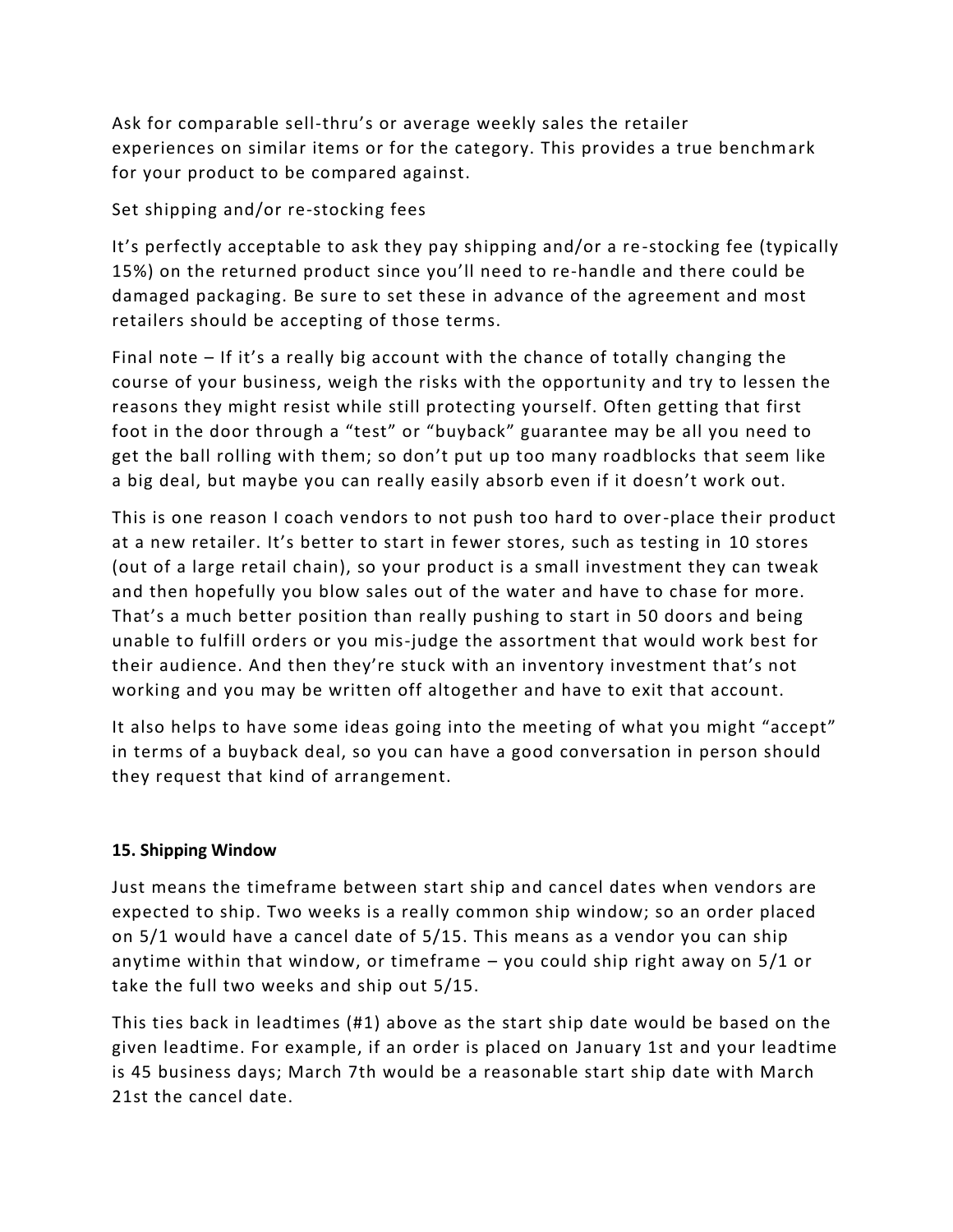#### **16. Samples**

When visiting a new retailer, you'd usually bring samples of your product with you. Bring a good size assortment so they can touch, feel and fall in love with your product; but don't feel you need to bring everrrry color and pattern option. Keep your presentation focused and hit your best selling items – you can showcase the rest with your line sheets.

Especially for large accounts, be prepared to answer if you can leave the sample behind for their review and if you want it returned. For large retail accounts, I'd just expect to leave a sample behind – that's good sign – and while you can definitely ask for them to send it back after they review with their team/management; I'd advise not asking for payment or charging a fee. If you want to play with the big accounts, you gotta act like one and charging for a few samples gives off a "small vendor" feel which doesn't instill a lot of confidence that you can handle working with a large account.

If you're concerned about losing money, consider that: 1) you'll easily make it back with the order size they'd place so don't worry, 2) you can factor a few samples cost into your total cost of goods so you're not losing out.

As a buyer I can say that 100% of the time when I liked something, we asked to keep a sample. Often we'd want to review as a team or show my boss if it was a new vendor we wanted to test. Plus, the samples usually sit around the offices for awhile which helps keep you in conversation, helps others see and discuss and can start additional discussions around your brand.

*The below are more common with large retail accounts, but still want to be aware of as you scale and and grow.*

## **17. DC / Distribution Center**

Major retailers have locations where goods are initially sent to, then specific quantities are sent along to stores. This helps cut down on freight costs as vendors are only responsible for shipping to a handful of locations (spread across their territory or the country) and then they consolidate shipments from all suppliers and re-pack and send individual trucks to each store location. If working with large retailers it will be imperative to understand their individual shipping/labelling requirements which is all part of vendor compliance.

For the beginning stages of talking with a large retail account, it'd be important just to understand how many DC's they have and where they're located.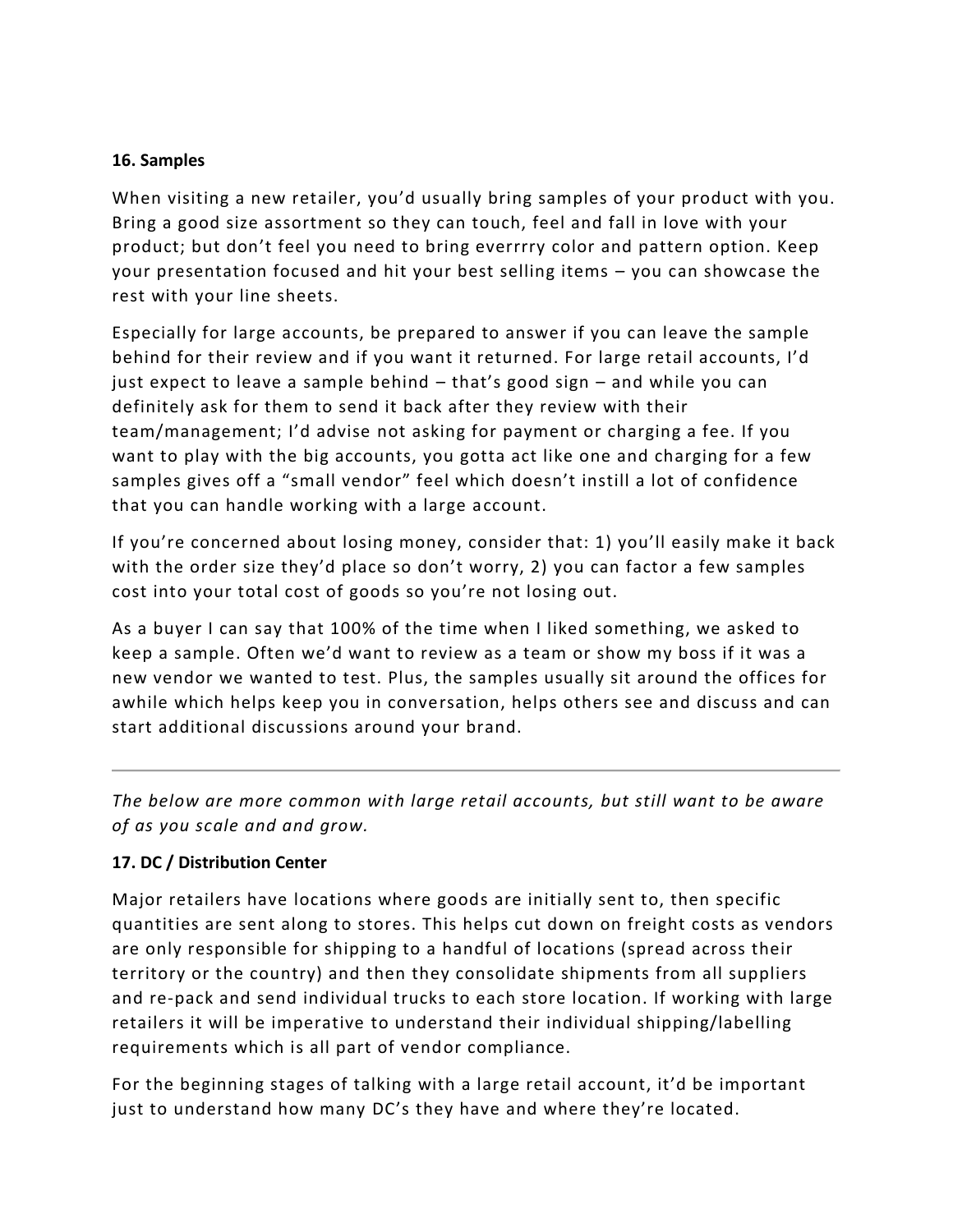#### **18. Open to Buy**

A buyer's checkbook. This tool tracks their inventory, future receipts, forecasts sales and markdowns, and provides a roadmap of the "open" receipts they have to spend (or not, if you're totally overbought oops). So the term Open to Buy literally is what they have available to spend or "open to buy".

Can also be referred to as a Stock Projection, because the 'currency' so to speak in retail is based on your stock position in relation to your future forecasted sales.

What this means to you: If a buyer states they have little or no 'open to buy', they're saying they have very little flexibility in receipts and your sales pitch may change knowing that's their concern.

## **19. POS / Point of Sale**

The term is a little broad in its application, but basically it's when/where the sale occurs, such as the register, counter. It can also relate directly to the POS software a retailer uses to conduct a transaction.

You may also hear it when they speak to markdowns; such as POS markdown, meaning the markdown occurred at the 'point of sale' – like a discount given at the register. This differs from a Perm MD aka permanent markdown which is a way retailers re-value their inventory for accounting purposes when deciding they need to price lower.

## **20. Private Label / Private Brand / White Label**

Mean the same, this is the store's name brand. Many retailers have a team that works on sourcing product directly from manufacturers and they develop separate brands to market that product. You're likely already familiar with seeing these brands in stores you shop in (Target, Nordstrom, etc)

## **21. PO / Purchase Order**

The notification a retailer submits to a vendor specifying the items they have agreed to purchase. Style numbers, quantities, specific notes, ship dates, etc. Once submitted, vendors can generate an invoice based on the payment terms.

#### **22. Vendor Terms: Markdown Allowance + Advertising CoOp**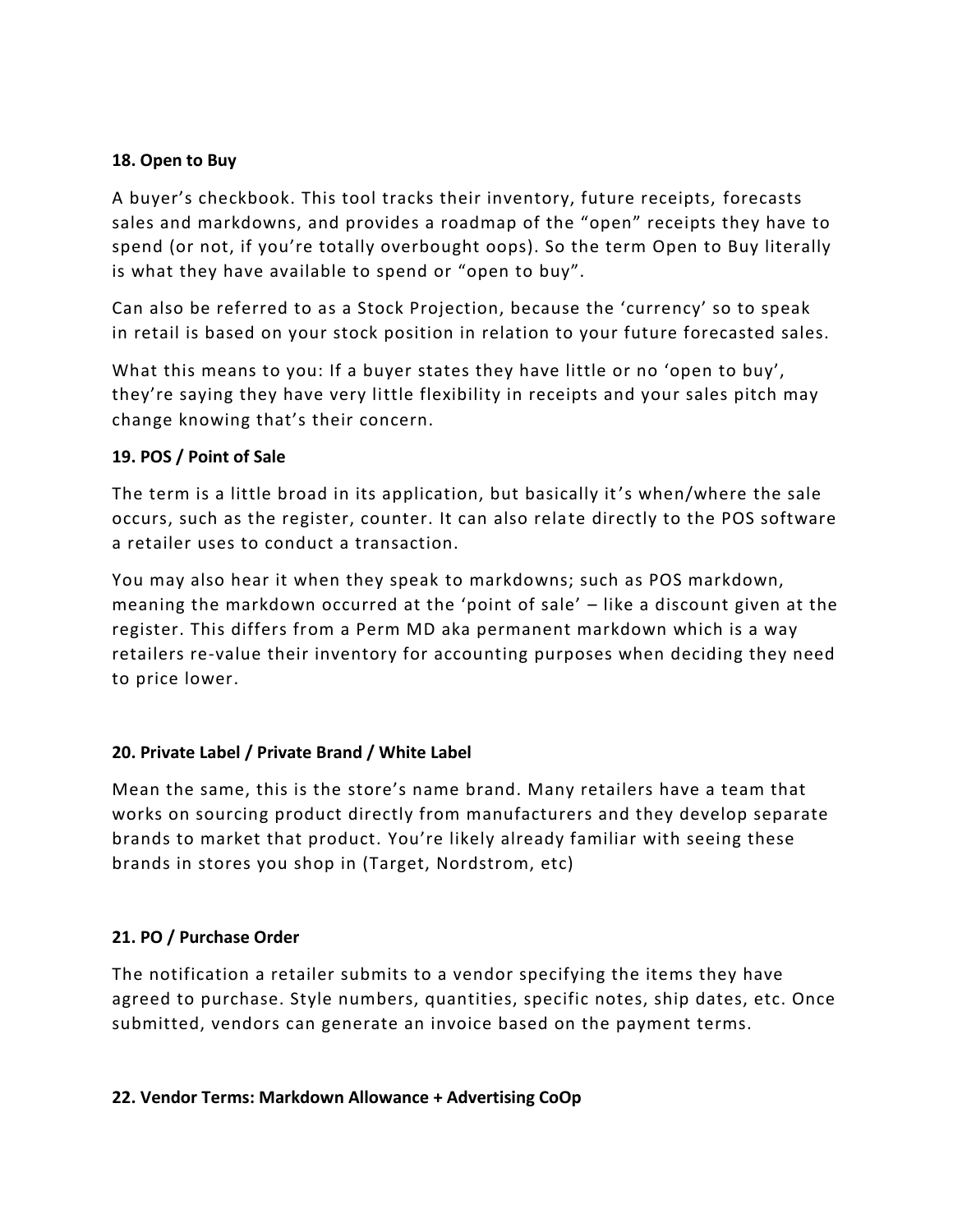Most large retail accounts require a partnership that helps support their business financially; or basically a "cost of doing business" with them.

Markdown Allowances are often negotiated as a percent of receipts (at cost) or they may ask at the end of the month or season to help true up their planned margin. This means if your brand is planned to perform at a 55% margin, but you're coming in at a 52% due to markdowns or having to clearance out certain colors, styles, etc. They may come to you and ask for markdown allowance or margin support. Typically collected on a monthly or seasonal basis.

Advertising CoOp is again usually negotiated as a percent of receipts (at cost) or per specific ad placement in various catalogs, mailings, etc. Typically collected on a monthly basis.

This is a bit of a gray area as technically (ie. legally) it cannot be an amount you just add into the cost of goods, so that you charge them more, just to them send it to them later. But since we're spilling some secrets here, my advice would be to build some cushion into your cost of goods to help support your "cost of doing business".

## **22a. Cost with Terms vs. Net Cost**

Related to above, for some vendors they may decide they want the sharpest price available; especially if carrying for a special promotion or a specific seasonal buy. In that case, they may want your net cost – this would be your regular wholesale price without taking "the cost of doing business" into consider ation. Like I said above, its a bit of a gray area legally speaking, but most buyers are well aware of what we're asking.

# **23. Chargebacks**

The process by which markdown allowances or coop are taken. When they're requesting \$1k for markdown or advertising support, vendors do not send retailers checks for that amount. Rather the retailer initiates a chargeback, which deducts that amount from a *future* purchase order.

So if their next order from you is for \$5,000 at cost; they would deduct \$1,000 from the invoice and you would receive the net balance of \$4,000.

## **24. Vendor Compliance**